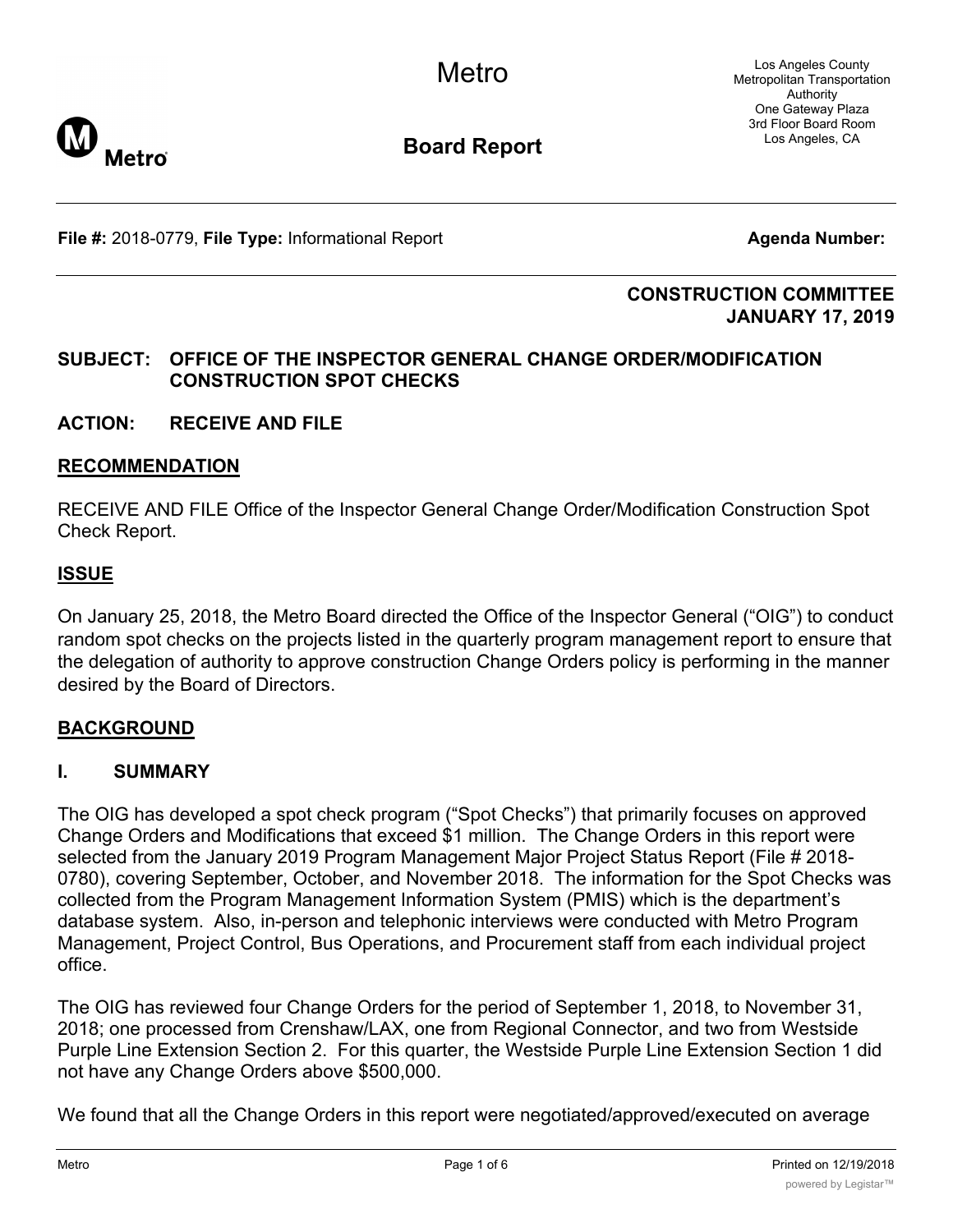faster than the former Board approval process would have taken. In addition, the negotiated cost for one Change Order was lower than Metro's Independent Cost Estimate (ICE) and two were higher than the ICE, but were lower than the contractor's proposed price, and one was equal to Metro's estimate amount. For the Change Orders/Modifications the OIG reviewed, the Spot Checks have shown that the delegation of authority has, in certain cases, resulted in:

- Minimized/reduced delay costs,
- · A negotiated amount that was reasonable for the work to be done; and
- · Minimized construction delays.

Each Spot Check summarizes the following areas:

- Introduction of Change Order/Modification
- Facts of Change Order (charts and pictures shown on Attachment A)
- · Scope of Work
- · Budget
- · Time to Execute Change Order
- · Recommendations

Metro's Program Control department will provide responses to the recommendations in this report to the OIG Spot Checks within 30 days after this Board report.

### **DISCUSSION**

### **II. Spot Checks Performed in this Quarter**

## **A. Spot Check #1 - Crenshaw/LAX Transit Project**

This OIG Spot Check report concerns the Crenshaw/LAX Transit Corridor Project (Contract C0988 MOD-00335.1). Cable Transmission System Update - Construction

### **Facts of Change Order**

See Attachment A Spot Check #1 chart.

## **Summary #1**

**Scope of Work -** Specifications for the Crenshaw line communications system were prepared many years ago. The scope of work, written 3 years ago for the Line, incorporated those specifications pending any evaluation of new technology. After an evaluation was completed it was determined that Metro's rail communications system agency wide will migrate over time from the SONET System currently in use, to new technology provided by FUJITSU. This Modification is to correct the specifications to the new technology platform (FUJITSU (FW) 9500 a Native Ethernet platform). Eventually, all Metro rail lines will migrate to the new FUJITSU 9500 system. The contractor shall procure, provide, and construct this System for the ROC, stations, and the South West Rail Yard for the Crenshaw Line. These costs are net of the offset of the elimination of the older technology, but still require drawing changes and similar expenses for the new technology.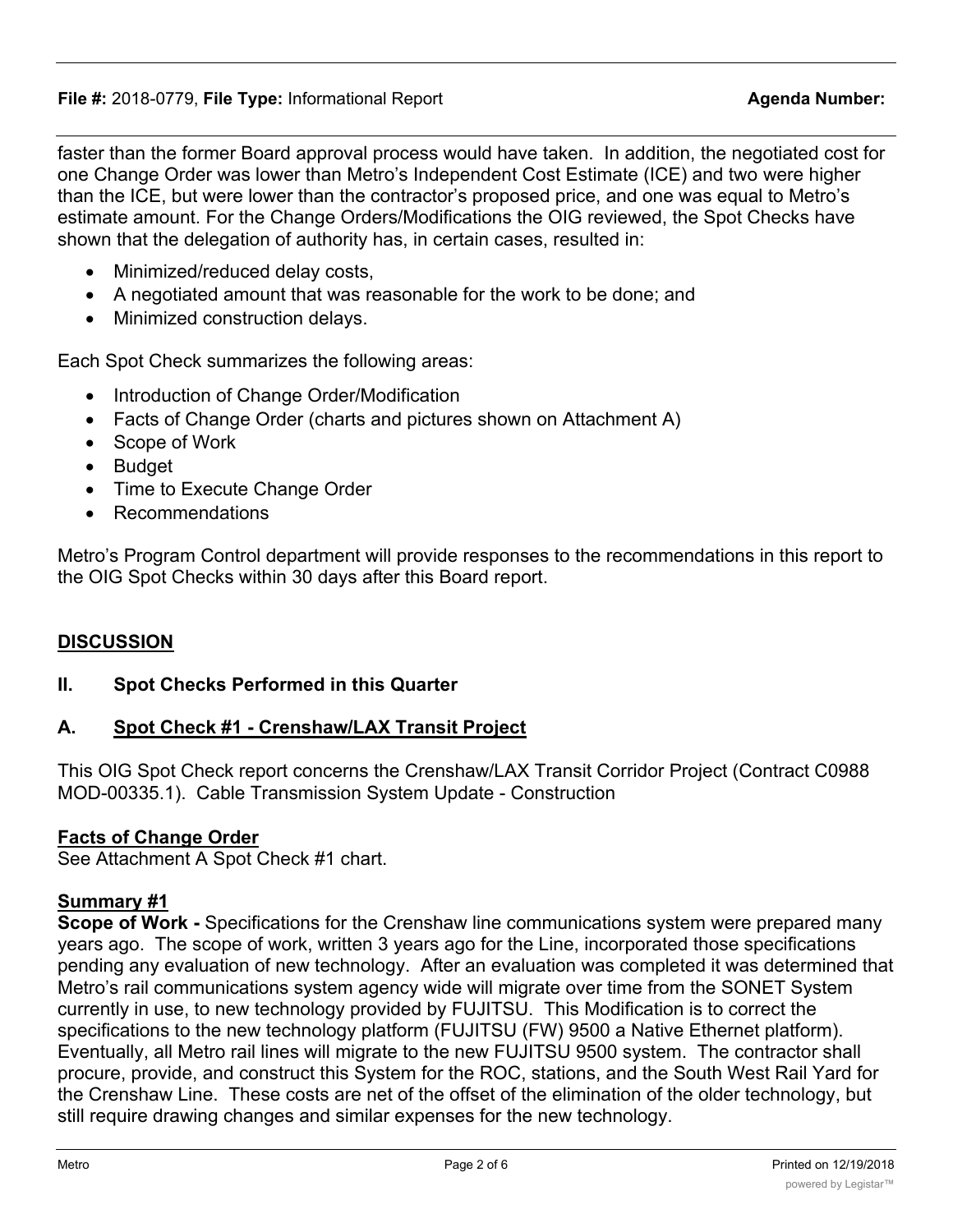**Budget -** The ICE was \$966,285. The Modification was awarded for \$1,180,296. The award was \$214,011 (18.13%) higher than the ICE.

**Schedule -** The new delegation process was utilized for this Modification which was executed on October 3, 2018. The negotiations of the scope of work began on February 2, 2018. The 8-month delay occurred because Metro and the contractor disagreed on the schedule for accomplishing the Modification. The parties agreed on the Modification without having a set schedule. This Change Order could not have gone to the Board for approval until the November Board, a full 47 work-days later. The schedule is pending.

#### **Recommendation**

The OIG agrees with and recommends the use of newer technology. It is appropriate to have the communications system updated from the original legacy SONET platform that is over 25 years old to accomplish critical communication.

The OIG recommends that schedule negotiations with the contractor be expeditiously concluded so the schedule impacts are minimized.

### **B. Spot Check #2 - Regional Connector Transit Project**

This OIG Spot Check report concerns the Regional Connector Transit Corridor Project (Contract C0980 CO-00023). Add Wye Junction Fan Plant - Construction

#### **Facts of Change Order**

See Attachment A Spot Check #2 chart.

#### **Summary #2**

**Scope of Work -** This Change Order is part 3 of 4 for the addition of fans at 1<sup>st</sup> street and Alameda junction. Part one and two covered the design of the fan system that was jointly developed by both contractor and Metro Fire Life Safety Committee. In December 2015 Metro Board approved the deletion of the original 8 jet fan ventilation design and the addition of the fan system at the interior intersection of the two converging/diverging tunnel segments. The revised design of the tunnel section is now complete and ready for the installation of the fan system. This Modification is to pay for the items necessary for the fan system and work performed to date for the fans.

**Budget -** The award amount for this Modification is \$1,200,000. The contractor was not required to submit a proposal because this is a unilateral Change Order by Metro. The payment enables the contractor to order the fan parts and invoice for work performed to date. The Metro Board approved \$12,000,000 for the fan system in December 2015 and the \$1,200,000 will be paid out from that account.

**Schedule -** The new delegation process was utilized for this Modification. The Change Order was executed on November 2, 2018. There are no saved days accomplished by the use of the new delegation process because this item would not have needed to go to the Metro Board again since this fan system was approved in December 2015.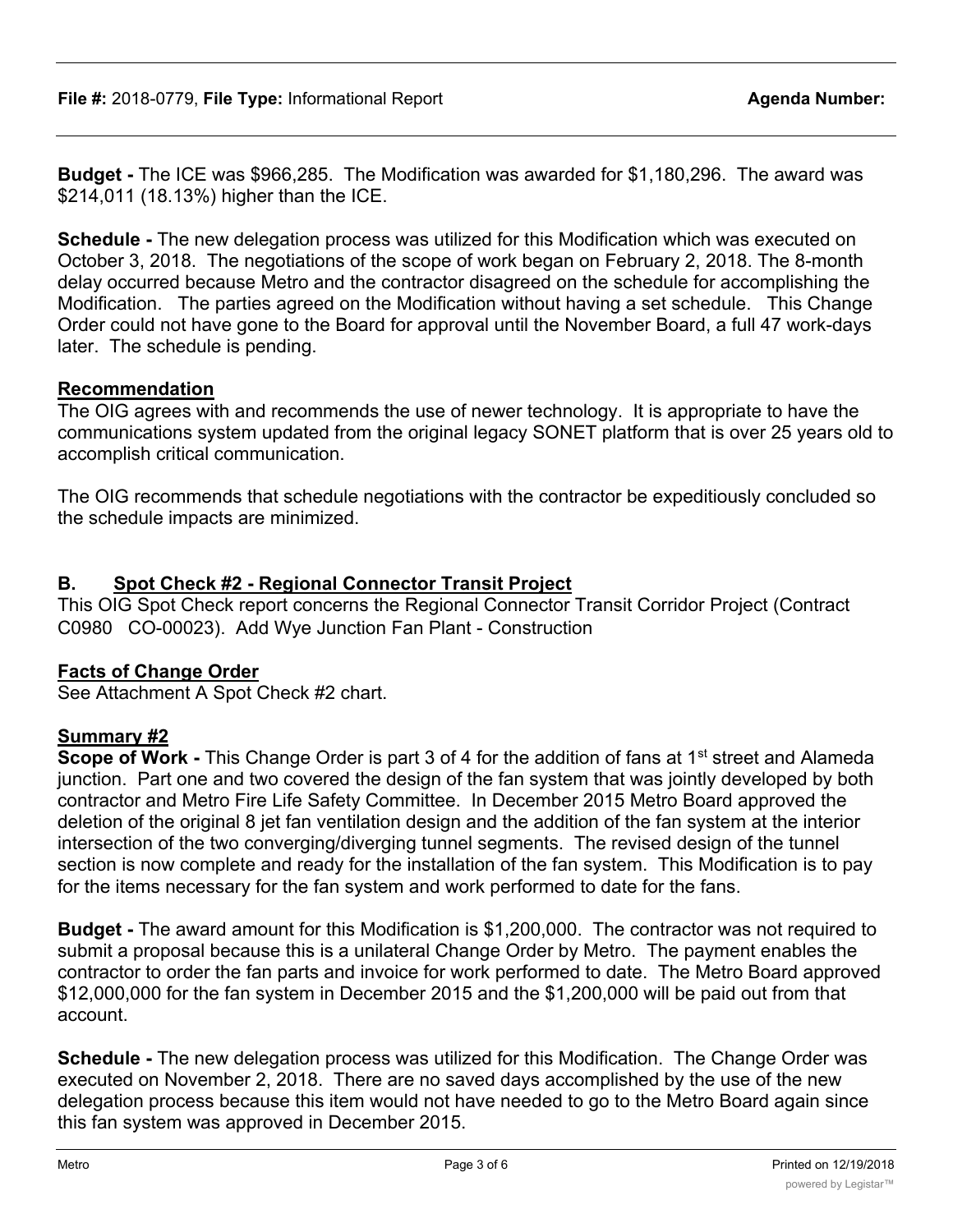#### **Recommendation**

None.

## **C. Spot Check #3 - Purple Line Extension Section 2 Transit Project**

This OIG Spot Check report concerns the Purple Line Extension Section 2 Transit Project (Contract C1120 MOD-00026). Santa Monica Blvd. Bus Layover Design and Construction Changes

### **Facts of Change Order**

See Attachment A Spot Check #3 chart.

### **Summary #3**

**Scope of Work -** This Modification is to revise the design and construction of the Santa Monica Bus layover facility. The work under this Change Order will shift the new bus layover facility 60-feet to the east. The 60-feet takes advantage of available space that provides more capacity, improves bus movement, and maintains the existing bus stop. The design will protect the left turn signal for buses in the center median of Santa Monica Blvd. The signal allows for left turns and U-turns at Century Park East and a new left turn to detect the waiting buses with vehicle loop detectors that distinguish between U-turn and straight buses and minimize overall traffic delays. LADOT Bureau of Street Lighting requested the addition of new street lights to meet ambient safety lighting standards along Santa Monica Blvd. from Avenue of the Stars to Century Park East.

**Budget -** The award amount for this Modification is \$1,345,904. The contractor's proposal was \$1,602,335 and the ICE was \$1,209,139. The award amount was \$256,431 below the contractor's proposal or 19% less, and the negotiated award was 10% above the ICE amount.

**Schedule -** The new delegation process was utilized for this Modification. The agreed upon scope of work occurred on Oct. 17, 2018 and the Modification was executed on Nov. 2, 2018, which was done in 12 work-days. If this Modification had gone to the Board it would have been on the January agenda which would be 70 work-days later. From the final scope of work to the January Board meeting there is a time savings of 58 work-days.

#### **Recommendation**

Multiple design coordination meetings (using 30% design) with Metro Bus and Rail Operations during preliminary engineering were held to develop the scope. During those meetings Bus Operations requested 6 bus bays to be incorporated into the design. Then at the 60% design meetings Bus Operations saw that the existing active bus stop was removed and asked that it be restored. The active bus stop will be added back into the plans.

The addition of the left turn signal, pocket lane with detector loops, and street lights were additions requested from the City of LA after their review of the 60% design plans who had not submitted the required changes earlier.

The OIG recommends that Operations and LADOT be provided the scope of work after requests are submitted or "no comments" are received to confirm their requests have been added into the scope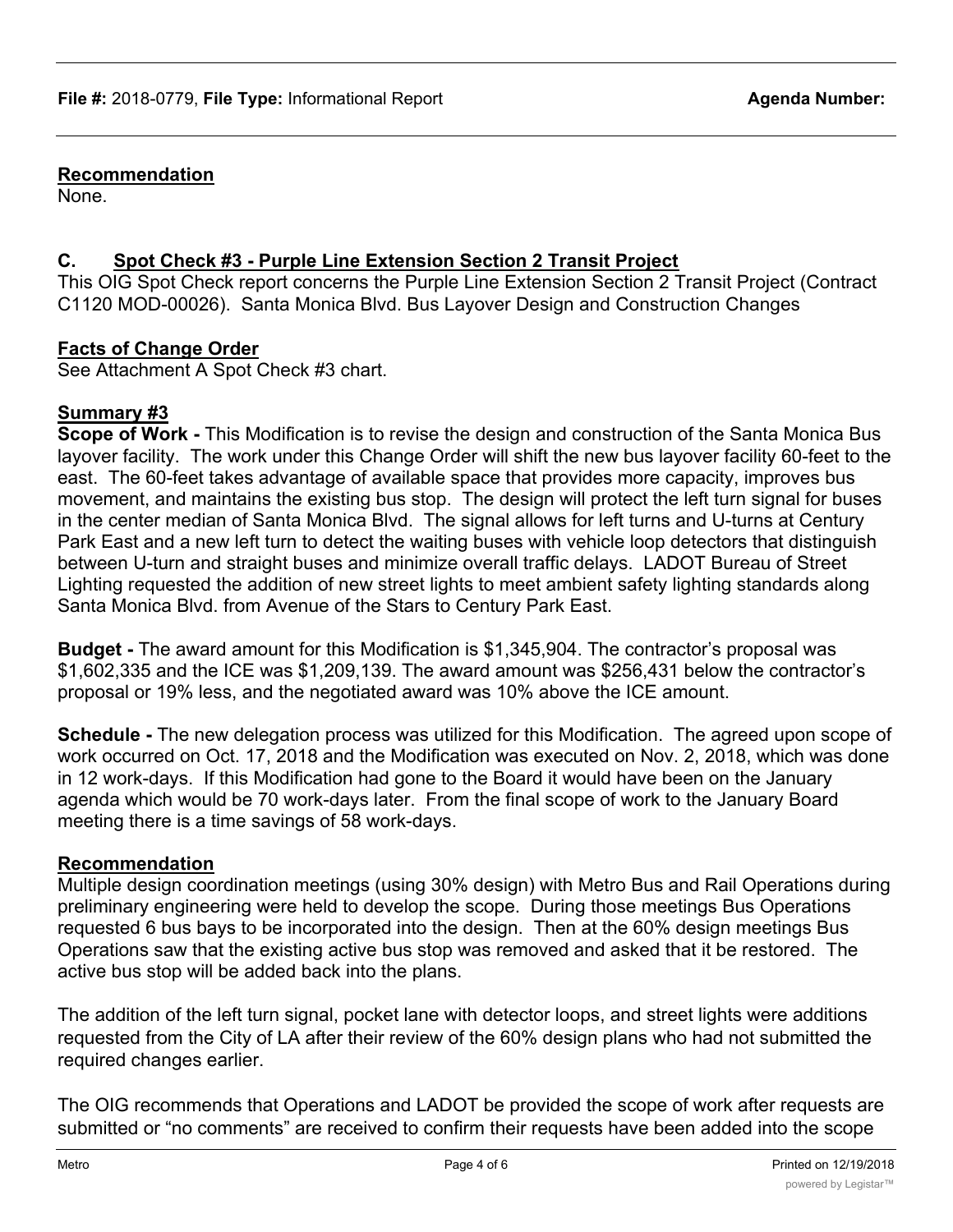prior to the release of the RFP.

The OIG recommends the Program Management team create a check list showing to whom preliminary 30% plans and the 60% design plans were given and what were the individual requests. The check list should note follow up dates, phone calls, and emails to verify their requests are incorporated into the scope of work prior to the release of the RFP.

#### **D. Spot Check #4\_- Purple Line Extension Section 2 Transit Project**

This OIG Spot Check report concerns the Purple Line Extension Section 2 Transit Project (Contract MC072 MOD-00001). Continuation of Construction Management Support Services for WPLE Sect. 2

#### **Facts of Change Order**

See Attachment A Spot Check #4 chart.

#### **Summary #4**

**Scope of Work -** This Modification allows for the Construction Management Support Services (CMSS) to continue for 2 years (FY19 & FY20) for the Purple Line Section 2 project. This staff augmentation is to hire additional experts to support the construction. By creating different phases for support and award, the CMSS contract allows the money to be utilized based on evolving needs.

**Budget -** This Modification was negotiated and the award is \$24,020,080. The contractor's proposal was \$26,770,931 and the ICE was \$25,158,756. The award amount was \$2,750,851 (or 11.5% less) than the contractors proposal. The negotiated amount was 4.7% less than the ICE.

**Schedule -** The new delegation process was utilized for this Modification. The agreed upon scope of work occurred on November 1, 2018, and the Modification was executed on November 28, 2018, was completed in 20 work-days. If this Modification had gone to the Board it would have been on the January agenda which would be 60 work-days later. From the final scope of work to the January Board meeting there is a time savings of 40 work-days.

#### **Recommendation**

None.

#### **FINANCIAL IMPACT**

The financial impacts are the expenditures from the projects reserves as follows: Spot Check #1) \$1,180,296. Spot Check #2) \$1,200,000. Spot Check #3) \$1,345,904. Spot Check #4) \$24,020,080.

#### **IMPLEMENTATION OF STRATEGIC PLAN GOALS**

The recommendations that the Office of Inspector General has put forward support the Strategic Plan Goal #5: Provide responsive, accountable, and trustworthy governance within the Metro organization. The OIG focuses on fraud, waste, and abuse. For each selected Change Order/Modification review,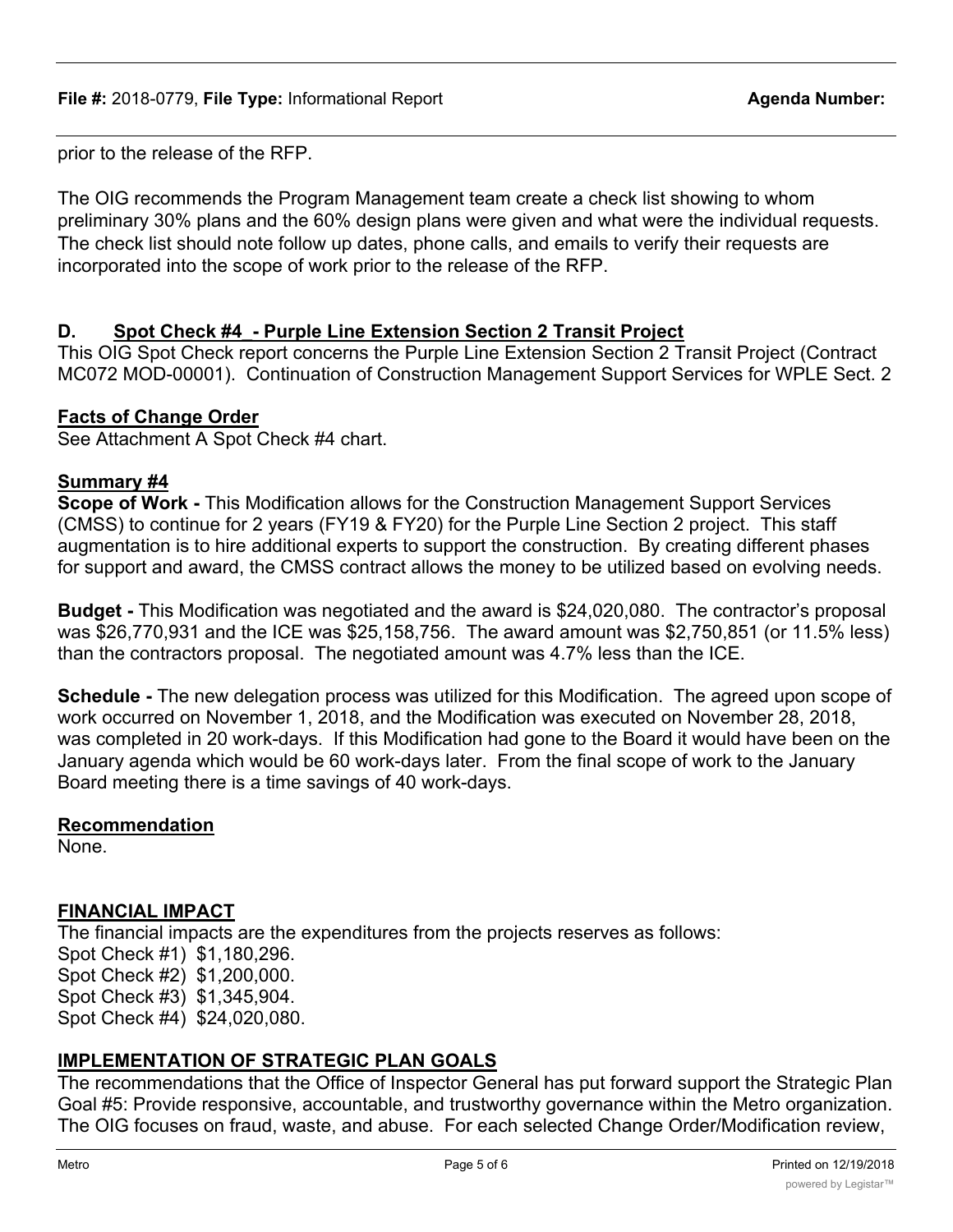#### **File #:** 2018-0779, **File Type:** Informational Report **Agenda Number:**

the OIG is evaluating if fraud, waste, or abuse is taking place. We report the details of why the Change Order is 'out of scope', we support, and make recommendations with our construction best practices report, more particularly focusing on lessons learned, improving efficiencies, and prudent spending. Our goal is to provide rational, trustworthy information to the Board. The Office of the Inspector General will continue reporting to the Board the results of Construction Change Order Spot Checks selected from the Program Management Major Project Status Quarterly Report. The next OIG Construction Spot Check report will be in April.

Program Control and Program Management agreed to respond to the recommendations of the OIG within 30 days. Program Management has provided responses to the prior OIG Construction Spot Check reports (May, July, and October 2018) as listed in Attachment B.

### **ATTACHMENTS**

Attachment A - Chart for Spot Checks Attachment B - May, July, and October Recommendations and Engineering Responses

Prepared by: Prepared by: Suzanna Sterling, Construction Specialist Investigator, (213) 244-7368 Reviewed by: Karen Gorman, Inspector General, (213) 244-7337

Aren Gorman **Inspector** General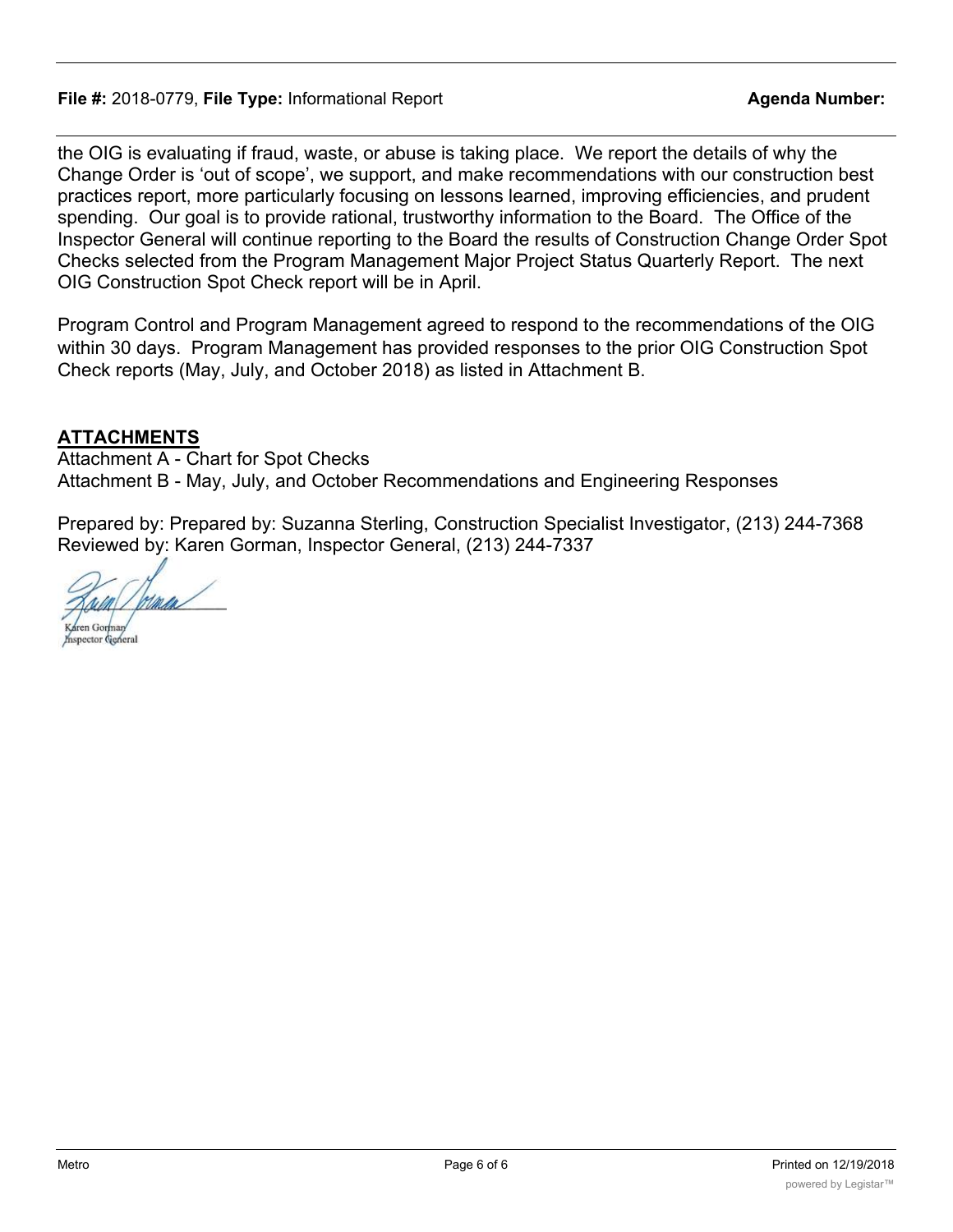# **Spot Check #1 - Crenshaw/LAX Transit Project - Contract C0988**

## **Facts of Change Order**

| Description of Modification MOD-00335.1         |                  |
|-------------------------------------------------|------------------|
| Cable Transmission System Update - Construction |                  |
|                                                 |                  |
| <b>Change Order Dates:</b>                      |                  |
| Scope of Work approved                          | February 2, 2018 |
| <b>Modification Executed</b>                    | October 3, 2018  |
|                                                 |                  |
| <b>Elapsed Time for Executing Change Order:</b> |                  |
| Using new delegated process                     | 17 work days     |
| Estimate using former Board approval process    | 47 work days     |
|                                                 |                  |
| Cost of Change Order:                           |                  |
| Metro independent cost estimate (ICE)           | \$966,285        |
| Contractor's proposed cost                      | \$1,180,296      |
| Negotiated amount                               | \$1,180,296      |
| Negotiated amount over ICE                      | \$214,011        |
| Percentage of negotiated amount over ICE        | 18.13%           |

# **Spot Check #2 - Regional Connector Transit Project - Contract C0980 Facts of Change Order**

| Description of Modification CO-00023            |                    |
|-------------------------------------------------|--------------------|
| Fan system - Construction                       |                    |
|                                                 |                    |
| <b>Change Order Dates:</b>                      |                    |
| Scope of Work approved                          | Not agreed upon    |
| <b>Modification Executed</b>                    | November 2, 2018   |
|                                                 |                    |
| <b>Elapsed Time for Executing Change Order:</b> |                    |
| Using new delegated process                     | Not applicable     |
| Estimate using former Board approval process    | Board approved     |
|                                                 | \$12 M in Dec 2015 |
| Cost of Change Order:                           |                    |
| Record of Magnitude (ROM)                       | \$1,200,000        |
| Contractor's proposed cost                      | not required       |
| <b>Negotiated amount</b>                        | \$1,200,000        |
| Negotiated amount over ICE                      | \$0                |
| Amount negotiated under Contractors proposal    | Not applicable     |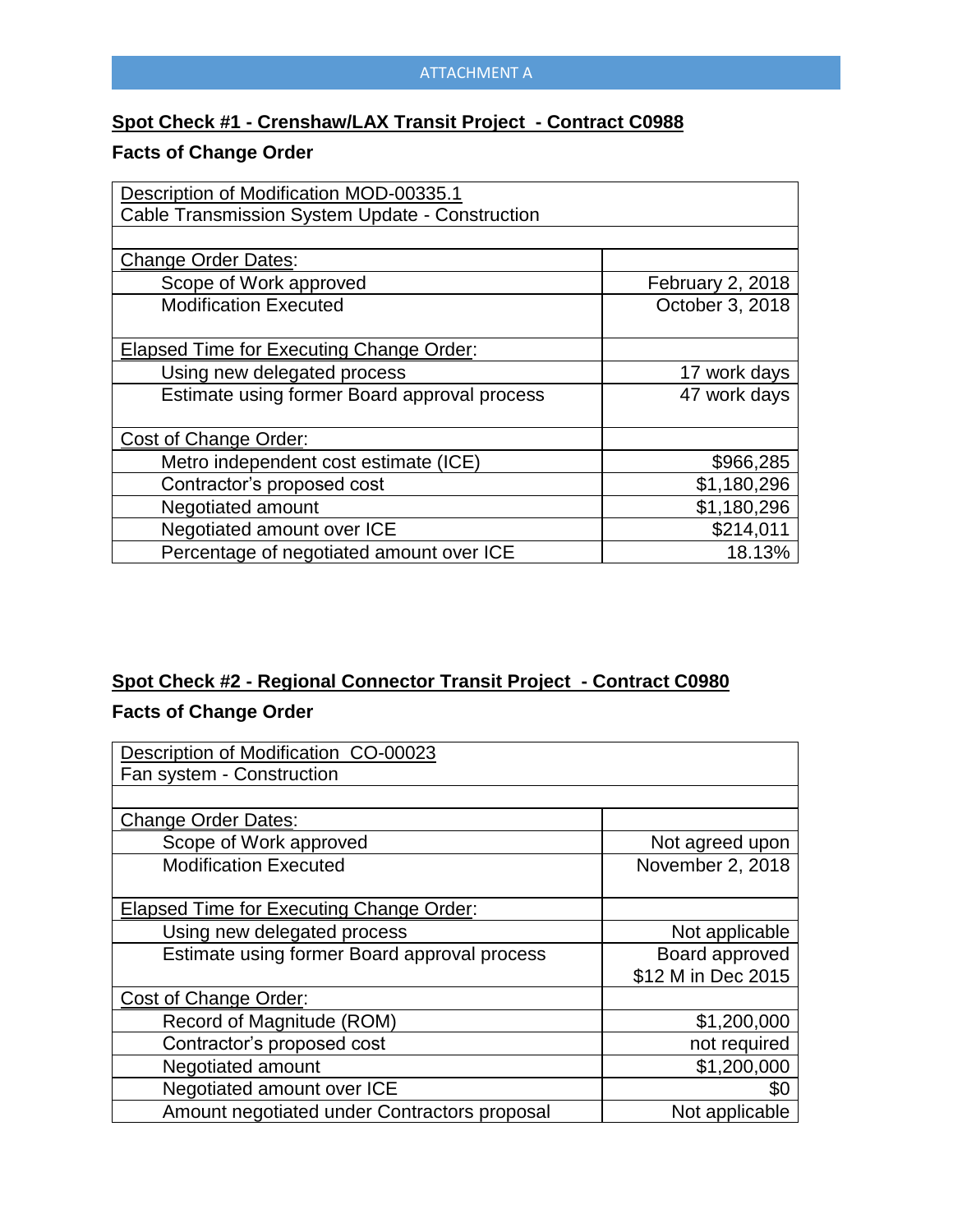# **Spot Check #3 - Purple Line Extension Section 2 Transit Project - Contract C1120**

## **Facts of Change Order**

| Description of Modification MOD-00026                          |                  |  |
|----------------------------------------------------------------|------------------|--|
| Santa Monica Blvd. Bus Layover Design and Construction Changes |                  |  |
|                                                                |                  |  |
| <b>Change Order Dates:</b>                                     |                  |  |
| Scope of Work approved                                         | October 17, 2018 |  |
| <b>Modification Executed</b>                                   | November 2, 2018 |  |
|                                                                |                  |  |
| Elapsed Time for Executing Change Order:                       |                  |  |
| Using new delegated process                                    | 12 work days     |  |
| Estimate using former Board approval process                   | 70 work days     |  |
|                                                                |                  |  |
| Cost of Change Order:                                          |                  |  |
| Metro independent cost estimate (ICE)                          | \$1,209,139      |  |
| Contractor's proposed cost                                     | \$1,602,335      |  |
| Negotiated amount                                              | \$1,345,904      |  |
| Negotiated amount under ICE                                    | \$136,765        |  |
| Amount negotiated under Contractors proposal                   | \$256,431        |  |

# **Spot Check#\_4\_- Purple Line Section 2 Transit Project - Contract MC072 Facts of Change Order**

| Description of Modification -MOD-00001                                    |                   |  |
|---------------------------------------------------------------------------|-------------------|--|
| Continuation of Construction Management Support Services for WPLE Sect. 2 |                   |  |
|                                                                           |                   |  |
| <b>Change Order Dates:</b>                                                |                   |  |
| Scope of Work approved                                                    | November 1, 2018  |  |
| <b>Modification Executed</b>                                              | November 28, 2018 |  |
|                                                                           |                   |  |
| Elapsed Time for Executing Change Order:                                  |                   |  |
| Using new delegated process                                               | 20 work days      |  |
| Estimate using former Board approval process                              | 60 work days      |  |
|                                                                           |                   |  |
| Cost of Change Order:                                                     |                   |  |
| Metro independent cost estimate (ICE)                                     | \$25,158,756      |  |
| Contractor's proposed cost                                                | \$26,770,931      |  |
| Negotiated amount                                                         | \$24,020,080      |  |
| Negotiated amount over ICE                                                | \$1,138,676       |  |
| Amount negotiated under Contractors proposal                              | \$2,750,851       |  |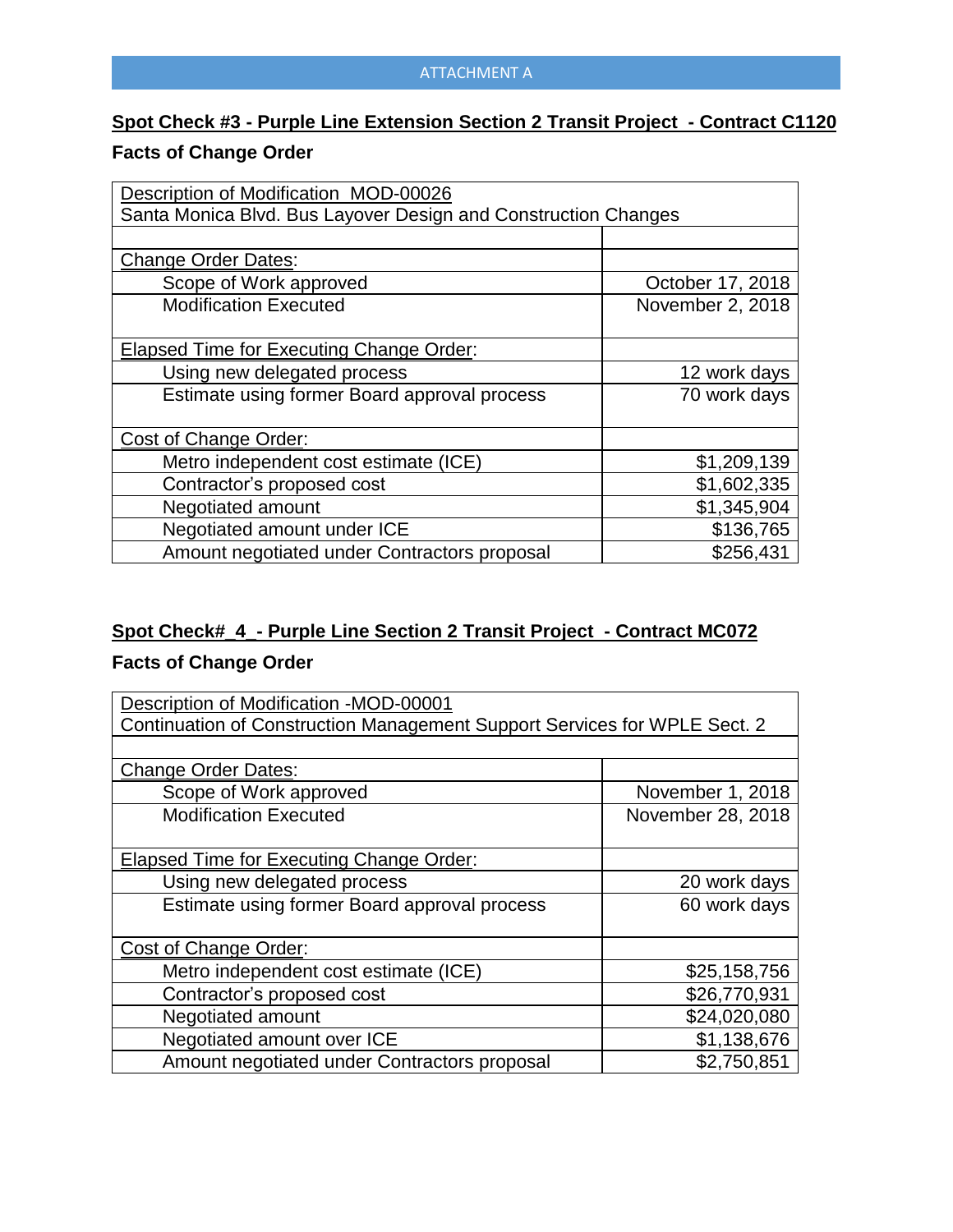| ATTACHMENT B (May 2018)                                                                                                                                    |                                                                                                                                                                                                                                                                                                                                                                                                                                                                                                                                                                                                                                                                                                                                                                                                                                                                                                                                                                                                                                                                                                                                                                                                                                |                                                                                                                                                                                                                                                                                                                                                                                                                           |                        |
|------------------------------------------------------------------------------------------------------------------------------------------------------------|--------------------------------------------------------------------------------------------------------------------------------------------------------------------------------------------------------------------------------------------------------------------------------------------------------------------------------------------------------------------------------------------------------------------------------------------------------------------------------------------------------------------------------------------------------------------------------------------------------------------------------------------------------------------------------------------------------------------------------------------------------------------------------------------------------------------------------------------------------------------------------------------------------------------------------------------------------------------------------------------------------------------------------------------------------------------------------------------------------------------------------------------------------------------------------------------------------------------------------|---------------------------------------------------------------------------------------------------------------------------------------------------------------------------------------------------------------------------------------------------------------------------------------------------------------------------------------------------------------------------------------------------------------------------|------------------------|
| OIG REPORT/ SPOT CHECK #<br>MOD#<br><b>Description</b>                                                                                                     | <b>RECOMMENDATIONS</b>                                                                                                                                                                                                                                                                                                                                                                                                                                                                                                                                                                                                                                                                                                                                                                                                                                                                                                                                                                                                                                                                                                                                                                                                         | <b>MANAGEMENT'S RESPONSES</b>                                                                                                                                                                                                                                                                                                                                                                                             | <b>COMPLETION DATE</b> |
| May 2018 / #1<br>C0988-MOD-00345<br>Crenshaw - Oil Water Separator at UG<br>Stations                                                                       | The Metro rail design criteria (MRDC) was updated on October 31, 2017, to reflect the<br>addition of the elevator, escalator pit drain and underground station track drains to be<br>processed through a clarifier to remove oil, grease, and sand. Metro management<br>should:<br>1. Update the "Lessons Learned" files regarding the OWS change to the MRDC and<br>communicate the lesson to other Project Managers working major transit construction<br>projects (This is consistent with recommendation 51 and 89p in the OIG's Construction<br>Management Best Practices Study.).<br>2.<br>Investigate this change to determine:<br>a) If the scope of work of other major transit construction projects require this design<br>update for the OWS.<br>b) If the Regional Connector and the Westside Purple Line Extension sections 1, 2, and 3<br>should be amended for the same OWS omission to reduce additional change orders and<br>costs.<br>c) When should have the City been provided this information and reviewed construction<br>plans prior to the cement being poured to avoid redesign costs?                                                                                                              | 1. Agree, Lessons Learned have been updated.<br>2. Agree, However contractor used the minimum<br>percentage of contaminants level and did not require<br>OWS.                                                                                                                                                                                                                                                             |                        |
| May 2018 / #3<br>C1078-MOD-00011<br>Purple Sect 1 - Schdl Impacts from<br>Arcadis Work/change to<br>accommodate const schdl extension<br>from site impacts | All Environmental Site Assessments were performed prior to excavation. No record of<br>underground tanks or buried reinforced concrete slabs were found by the Department of<br>Conservation and Division of Oil, Gas, and Geothermal Resources (DOGGR). However,<br>based on lessons learned from this site, Metro management should:<br>1. Conduct Ultrasonic Soil Examinations at future questionable sites to attempt to avoid<br>unidentified hazards. This is consistent with recommendations (88b, 88c, and 88d) in the 2. Agree, Further efforts on identifying the existing Oil<br>OIG's report on Capital Project Construction Management Best Practices Study (February and Gas Wells through DOGGR may be warranted. COLA<br>29, 2016).<br>Perform research to determine who could have installed the tanks and buried<br>2.<br>reinforced concrete slabs, and provide this information to the LA Metro Legal<br>department for consideration of possible legal action to recover the cost of remediation<br>under the Comprehensive Environmental Response, Compensations and Liability Act of<br>1980 (CERCLA).<br>3. Perform an assessment of the schedule to determine if any recovery of time is<br>possible. | 1. Agree, Under the guidance and direction of Metro's<br>Environmental Staff and the use of Ground Penetrating<br>Radar (GPR) in order to attempt to identify these<br>conditions prior to bid.<br>does not have design drawings of all underground tanks.<br>There are no as built drawings for the various Tar<br>Collection Sumps located on the Westside of LA.<br>3. Agree, will utilize Metro' Environmental Staff. |                        |
| May 2018 / #4<br>C1120-MOD-00002<br>Purple Sect 2 - Worksite Traffic<br>Control for AUR                                                                    | Metro management should:<br>1. Establish a single party to serve as a "clearinghouse" for all utilities relocations<br>during construction. The "clearinghouse" could be assumed by the Metro group, Third<br>Party Administration. (This is consistent with recommendations 80, 88, 89, 89i, 89n, and negotiated and issued to improve as recommended.<br>89v in the OIG's report on Capital Project Construction Management Best Practices<br>Study.)<br>2. Utilize the "clearinghouse" process to improve the Advance Utility Relocations.<br>(Consistent with recommendations 79, 83, 87, 89b, 89c, 89d, 89g, 89h, 89s, and 89t in<br>the Best Practices Study.)<br>3. Create "Lessons Learned" for the establishment of a single clearinghouse in the<br>initial scope of work for the Design Build Contractor to avoid future costly change orders.<br>(This is consistent with recommendation 89p in the Best Practices Study.)                                                                                                                                                                                                                                                                                         | 1. Agree, Creation of Clearinghouse was already<br>completed for WPLE2<br>2. Agree, Unilaterateral change order was later<br>3. Agree, Lessons learned from AUR work will be<br>documented for consideration for future projects.                                                                                                                                                                                         |                        |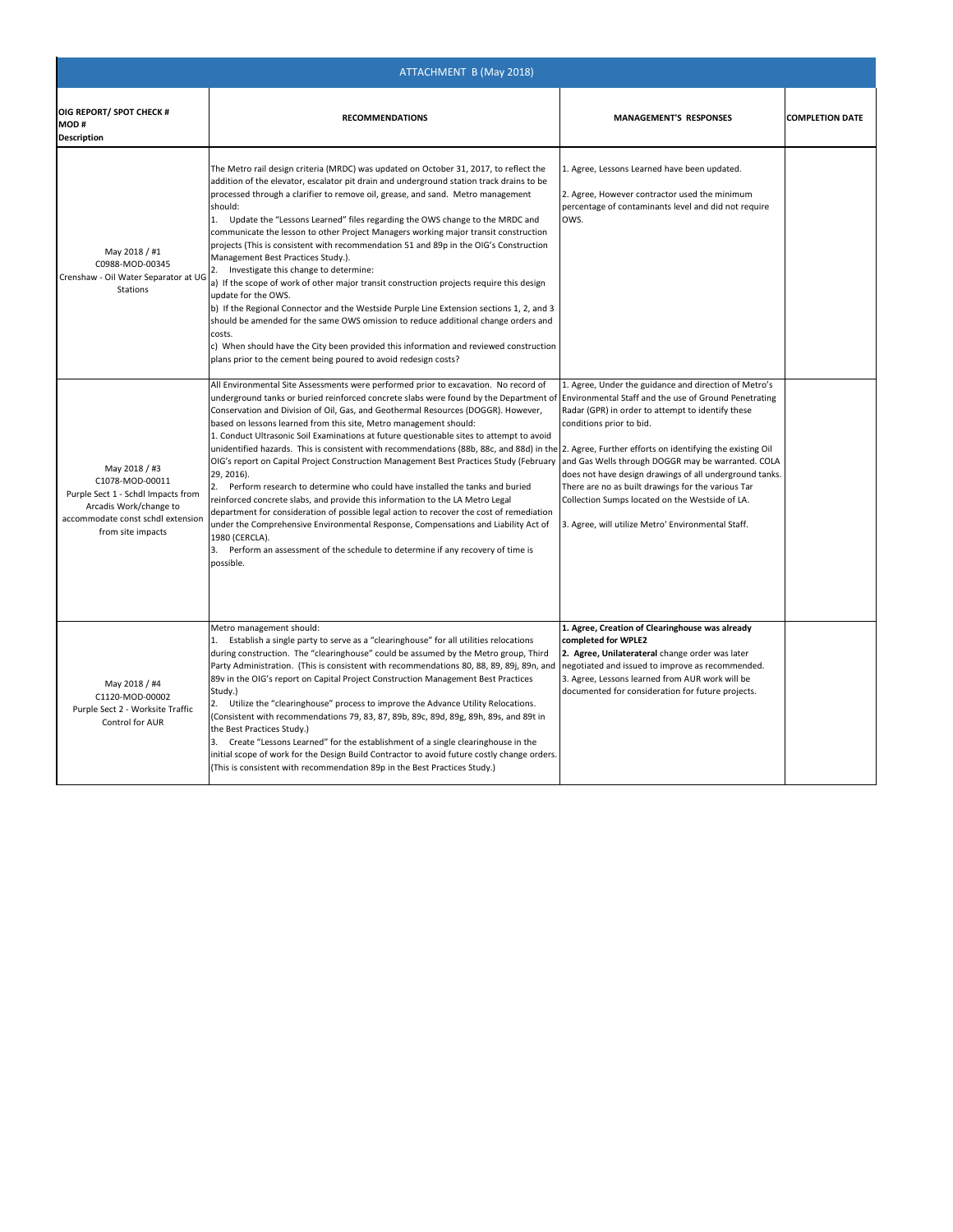| ATTACHMENT B (July 2018)                                                                                                                      |                                                                                                                                                                                                                                                                                                                                                                                                                                                                                                                                                                                                                                                                                                                                                                                                                                                                                                                                                                                                                                                                    |                                                                                                                                                                                                                                                                                                                                                                                                                                                                                                                                                  |                        |
|-----------------------------------------------------------------------------------------------------------------------------------------------|--------------------------------------------------------------------------------------------------------------------------------------------------------------------------------------------------------------------------------------------------------------------------------------------------------------------------------------------------------------------------------------------------------------------------------------------------------------------------------------------------------------------------------------------------------------------------------------------------------------------------------------------------------------------------------------------------------------------------------------------------------------------------------------------------------------------------------------------------------------------------------------------------------------------------------------------------------------------------------------------------------------------------------------------------------------------|--------------------------------------------------------------------------------------------------------------------------------------------------------------------------------------------------------------------------------------------------------------------------------------------------------------------------------------------------------------------------------------------------------------------------------------------------------------------------------------------------------------------------------------------------|------------------------|
| <b>OIG REPORT/</b><br><b>SPOT CHECK #</b><br>MOD#                                                                                             | <b>RECOMMENDATIONS</b>                                                                                                                                                                                                                                                                                                                                                                                                                                                                                                                                                                                                                                                                                                                                                                                                                                                                                                                                                                                                                                             | <b>MANAGEMENT'S RESPONSES</b>                                                                                                                                                                                                                                                                                                                                                                                                                                                                                                                    | <b>COMPLETION DATE</b> |
| July 2018 / #1<br>C0988-MOD-00173.4<br>Crenshaw - Fire rated<br>conduit and cable for tunnel<br>emergency lighting                            | The OIG recommendation is to:<br>1) update the Metro Specifications to list the change in the standards and to include the list 2- Agree<br>of approved alternatives from Metro Fire Life and Safety group<br>2) continue to follow appropriate process to resolve the Change Order dispute.                                                                                                                                                                                                                                                                                                                                                                                                                                                                                                                                                                                                                                                                                                                                                                       | 1- Agree as appropriate                                                                                                                                                                                                                                                                                                                                                                                                                                                                                                                          |                        |
| July 2018 / #2<br>C0988-CO-00209.1<br>Crenshaw - Preliminary 45<br>day accelleration                                                          | The OIG recommends Metro continue to explore with the contractor opportunities to<br>accomplish schedule recovery.                                                                                                                                                                                                                                                                                                                                                                                                                                                                                                                                                                                                                                                                                                                                                                                                                                                                                                                                                 | Agree                                                                                                                                                                                                                                                                                                                                                                                                                                                                                                                                            |                        |
| July 2018 / #3<br>C0988-MOD-00354<br>Crenshaw - COLA request to<br>replace concrete street light<br>& signal poles w/steel poles-<br>MLK area | This modification might be considered a 'Betterment' and recommend that consideration of Agree - Under consideration<br>a similar value be negotiated with the City to offset this cost in connection with this project.                                                                                                                                                                                                                                                                                                                                                                                                                                                                                                                                                                                                                                                                                                                                                                                                                                           |                                                                                                                                                                                                                                                                                                                                                                                                                                                                                                                                                  |                        |
| July 2018 / #5<br>C0980-MOD-00119<br>Regional Connector - Addl<br>Special conditions CAL/OSHA<br>Tunnel classification                        | OIG recommends that during coordination meetings, between project management of<br>Regional Connector and of Westside Purple Line Extensions 1, 2 & 3, communicate Lessons<br>Learned concerning gas emissions monitoring when tunneling in this region to ensure timely with Purple Line Projects 1,2 & 3.<br>notification and coordination with Cal/OSHA once a notifiable event occurs.                                                                                                                                                                                                                                                                                                                                                                                                                                                                                                                                                                                                                                                                         | Agree - Regoinal Connector will share lesson learned with<br>respect to gas detection and OSHA notification protocol                                                                                                                                                                                                                                                                                                                                                                                                                             |                        |
| July 2018 / #6<br>C1120-MOD-00011<br>Purple Line sect. 2 - Temp K-<br>rail Noise Barrier                                                      | 1) The OIG recommends for work activities along an open city street (center of roadway) to<br>add the option into future Scopes of Work to consider use of plywood barrier panels set<br>into K-Rail when noise and working hours are extraordinary factors versus chain link fence<br>with screens and sound blankets.<br>2) Plywood panels set into K-Rail enable longer working hours as compared to the standard<br>traffic cones. This form of traffic control can also be set up and left in place during long<br>work periods. The OIG recommends writing into Metro's Standard Specifications, for long<br>duration activities, the option of utilizing plywood barriers set into K-Rail for traffic control<br>plans to maximize the work hours and assist in traffic control.<br>3) The OIG further recommends that, this form of barrier be recorded in Lessons Learned<br>and considered for the Westside Purple Line Extension Section 3. Program Management<br>may consider it in meetings between Section 2 and Section 3 to share Lessons Learned. | (1) Agree, Future projects will consider the use of each<br>barrier system on a case by case basis, considering actual<br>traffic impacts and the proximity to commercial and<br>residential properties.<br>(2) Agree, For future applications with long duration<br>activities, and when approved by the municipailty having<br>jurisdiction, K-rail with plywood will be considered to<br>maximize work hours.<br>(3) Agree, Lessons learned from AUR work on the WPLE2<br>project will be documented for consideration by future<br>projects. |                        |
| July 2018 / #7<br>C1120-MOD-00012<br>Purple Line Sect. 2 - Oil<br>Abatement at launch box<br><b>CCC Station</b>                               | This is a potential CERCLA (Comprehensive Environmental Response, Compensation,<br>and Liability Act, also known as Superfund. Passed in 1980) remediation that Metro<br>should evaluate and pursue if appropriate to recover funds from the previous property<br>owners. Metro may be entitled to proceed against the previous line of owners and<br>recover damages for the clean-up of the abandoned oil pipelines that are asbestos<br>lined causing the pollution.<br>The OIG recommends that Metro's Engineering Program Management provide<br>information on this matter to allow Metro's Legal department to assist in making this<br>determination.                                                                                                                                                                                                                                                                                                                                                                                                       | Agree, Actively coordinating with County Counsel.                                                                                                                                                                                                                                                                                                                                                                                                                                                                                                |                        |